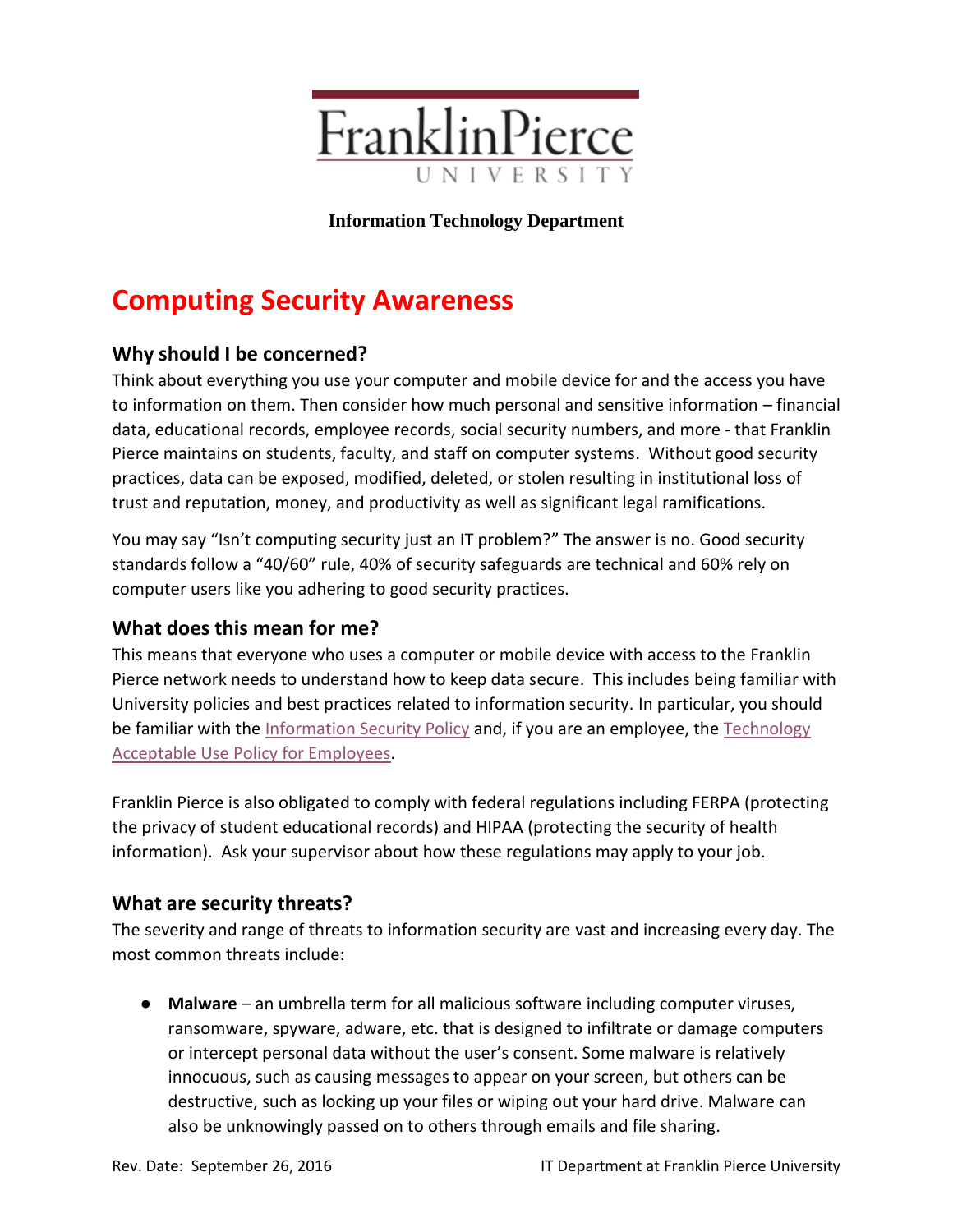- **Application Exploits** weaknesses in application software (such as web browsers, Adobe PDF reader) or in the operating system software which can be exploited by cybercriminals to infect your computer with viruses or other malware.
- **Weak Passwords** passwords that are short, simple, or readily associated with you that are easy to detect by someone else or through "password-cracker" programs. Examples of weak passwords include family member names, birthdays, town or street names, and even dictionary words or words spelled backwards.
- **Social Engineering** or "phishing" is typically a non-technical scheme to trick you into revealing personal information such as passwords or bank information or giving up control of your computer. This may take the form of an email that appears to be from a friend or a web site that looks legitimate but contains a link to download a file or request private information. It may also be a threat indicating that you must act quickly or that you must forward the email to someone else. Other social engineering threats can include telephone calls or face-to-face interactions from individuals purporting to be someone they are not.

# **What can I do?**

This is not an exhaustive list but following the best practices below will greatly minimize your computing security risks:

- Ensure your computers anti-malware (and specifically anti-virus software) is active and up-to-date on all computers that you use to access University data (anti-malware software is installed and automatically updated on Franklin Pierce computers connected to the network).
- Create strong passwords (use upper and lower case letters, numbers, and special characters and make your password at least 8 characters. Using a phrase like "This May Be One Way to Remember" to create the strong password "TmB1w2R!" may be helpful).
- Never share your password with anyone else.
- Never re-use your Franklin Pierce account password for personal accounts.
- Never re-use passwords for the same account. Create a new password for each new password request (if you need to write them down, store them in a locked cabinet or drawer for which only you have access).
- Avoid auto-saving passwords on web sites.
- Password-protect your mobile device.
- Configure your mobile device to automatically lock the screen after a short period of inactivity.